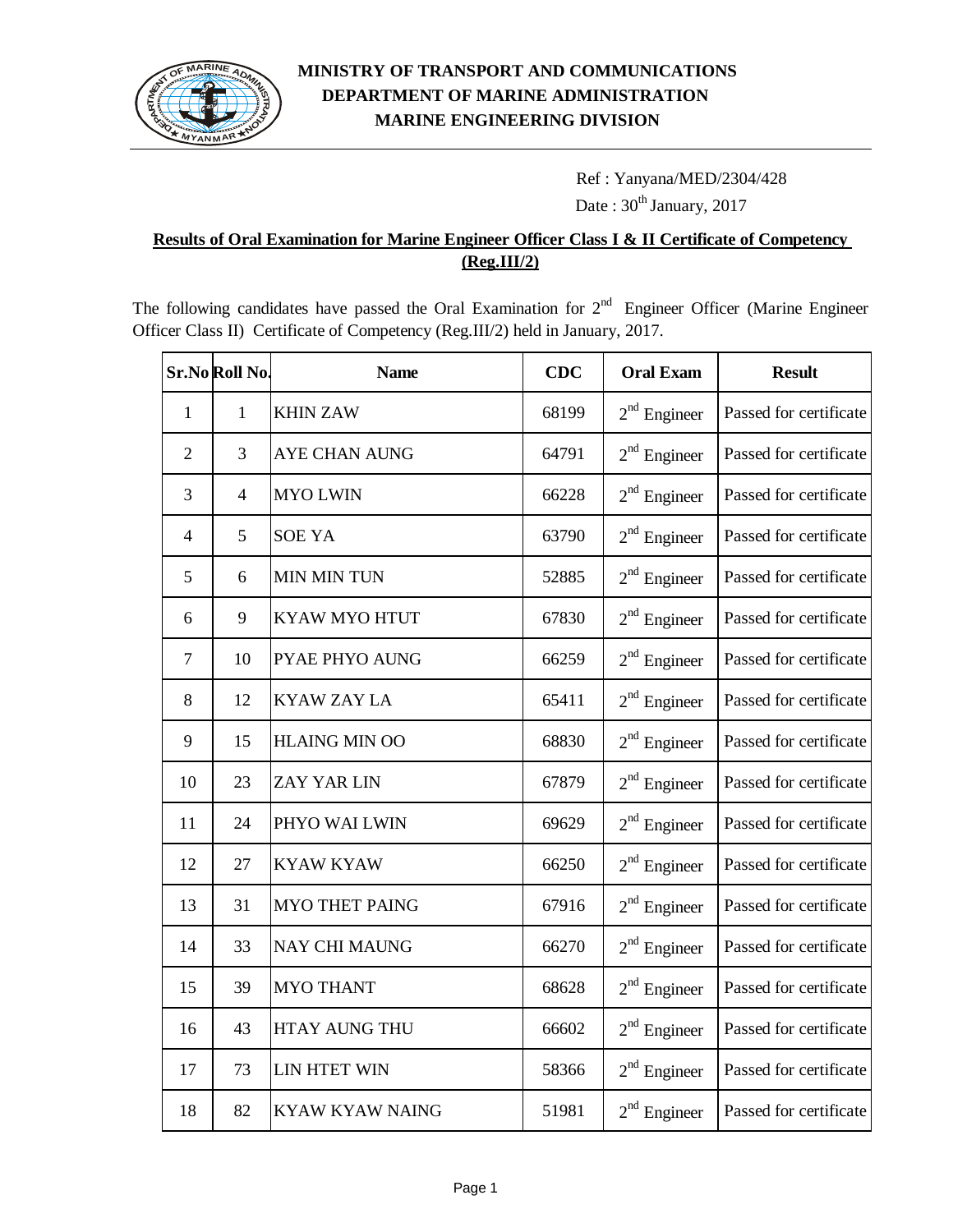

| 19 | 90  | <b>KYAW ZEYA</b>      | 52525 | $2nd$ Engineer | Passed for certificate |
|----|-----|-----------------------|-------|----------------|------------------------|
| 20 | 95  | NYEIN CHAN KYI        | 48238 | $2nd$ Engineer | Passed for certificate |
| 21 | 96  | <b>KYAW NANDA SWE</b> | 51630 | $2nd$ Engineer | Passed for certificate |
| 22 | 99  | <b>NAY LYNN HTUN</b>  | 55831 | $2nd$ Engineer | Passed for certificate |
| 23 | 100 | <b>CHANMYAE NAING</b> | 59758 | $2nd$ Engineer | Passed for certificate |
| 24 | 102 | SAW KAI BLUT CHAN     | 51809 | $2nd$ Engineer | Passed for certificate |
| 25 | 103 | TIN MAUNG AYE         | 55351 | $2nd$ Engineer | Passed for certificate |
| 26 | 104 | <b>SOE TINT</b>       | 39221 | $2nd$ Engineer | Passed for certificate |
| 27 | 105 | <b>NAY KO LATT</b>    | 67808 | $2nd$ Engineer | Passed for certificate |
| 28 | 107 | <b>SAW KAY PHA</b>    | 47356 | $2nd$ Engineer | Passed for certificate |
| 29 | 109 | THET KHING            | 63424 | $2nd$ Engineer | Passed for certificate |
| 30 | 110 | YE LIN KYAW           | 64965 | $2nd$ Engineer | Passed for certificate |
| 31 | 165 | THET LIN OO           | 59107 | $2nd$ Engineer | Passed for certificate |
| 32 | 166 | <b>ZAR NI TUN</b>     | 50613 | $2nd$ Engineer | Passed for certificate |
| 33 | 167 | KYI MIN HAN HTWE      | 65114 | $2nd$ Engineer | Passed for certificate |
| 34 | 169 | <b>THAUNG TUN</b>     | 54509 | $2nd$ Engineer | Passed for certificate |
| 35 | 170 | WAI PHYO AUNG         | 63621 | $2nd$ Engineer | Passed for certificate |
| 36 | 171 | MOE KO KO THAN        | 63155 | $2nd$ Engineer | Passed for certificate |
| 37 | 172 | MIN SOE MYAT KYAW     | 44584 | $2nd$ Engineer | Passed for certificate |
| 38 | 173 | <b>SI THU AUNG</b>    | 64074 | $2nd$ Engineer | Passed for certificate |
| 39 | 174 | YE MYINT AUNG         | 51842 | $2nd$ Engineer | Passed for certificate |
| 40 | 175 | <b>HLA MYINT OO</b>   | 51509 | $2nd$ Engineer | Passed for certificate |
| 41 | 176 | <b>SOE TUN</b>        | 67818 | $2nd$ Engineer | Passed for certificate |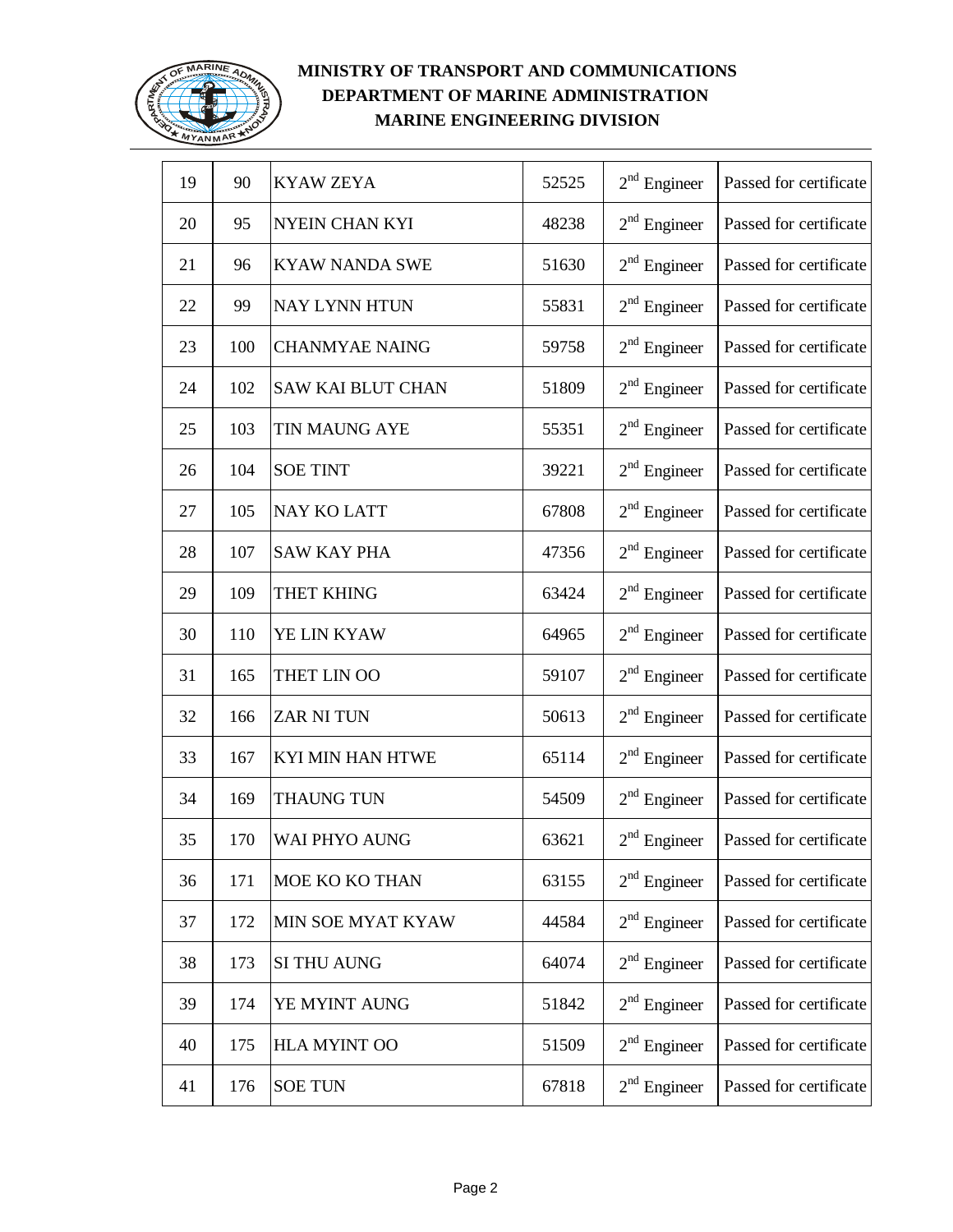

| 42 | 178 | WAI KYAW MIN             | 40517 | $2nd$ Engineer | Passed for certificate |
|----|-----|--------------------------|-------|----------------|------------------------|
| 43 | 179 | <b>KYAW MYAT THU</b>     | 64503 | $2nd$ Engineer | Passed for certificate |
| 44 | 180 | <b>KYAW SITHU</b>        | 59797 | $2nd$ Engineer | Passed for certificate |
| 45 | 181 | <b>KYAW KYAW MOE</b>     | 42750 | $2nd$ Engineer | Passed for certificate |
| 46 | 182 | <b>HLAING MYINT OO</b>   | 64037 | $2nd$ Engineer | Passed for certificate |
| 47 | 183 | TUN HTET HTET MYINT THAN | 40328 | $2nd$ Engineer | Passed for certificate |
| 48 | 185 | <b>ZAW MIN TUN</b>       | 55813 | $2nd$ Engineer | Passed for certificate |
| 49 | 187 | WIN MIN TUN              | 64704 | $2nd$ Engineer | Passed for certificate |
| 50 | 189 | <b>HLA MIN HTUT</b>      | 65454 | $2nd$ Engineer | Passed for certificate |
| 51 | 191 | HTET PAING ZAW AUNG      | 66410 | $2nd$ Engineer | Passed for certificate |
| 52 | 195 | AUNG MYO OO              | 67074 | $2nd$ Engineer | Passed for certificate |
| 53 | 196 | WIN MIN OO               | 53232 | $2nd$ Engineer | Passed for certificate |
| 54 | 197 | AUNG KHINE MYINT THEIN   | 37370 | $2nd$ Engineer | Passed for certificate |
| 55 | 198 | THET NAING OO            | 62860 | $2nd$ Engineer | Passed for certificate |
| 56 | 199 | <b>NYI ZIN LATT</b>      | 55050 | $2nd$ Engineer | Passed for certificate |
| 57 | 201 | LIN MIN HTIKE            | 46775 | $2nd$ Engineer | Passed for certificate |
| 58 | 203 | <b>LIN ZAW OO</b>        | 66439 | $2nd$ Engineer | Passed for certificate |
| 59 | 205 | <b>KYAW ZIN HLAING</b>   | 61528 | $2nd$ Engineer | Passed for certificate |
| 60 | 206 | <b>AUNG YEE MON</b>      | 62822 | $2nd$ Engineer | Passed for certificate |
| 61 | 207 | <b>SI THU MAUNG</b>      | 64013 | $2nd$ Engineer | Passed for certificate |
| 62 | 210 | <b>MAUNG MAUNG KHIN</b>  | 59941 | $2nd$ Engineer | Passed for certificate |
| 63 | 212 | <b>AUNG THET HTOO</b>    | 54349 | $2nd$ Engineer | Passed for certificate |
| 64 | 213 | KAUNG MYAT THU           | 67821 | $2nd$ Engineer | Passed for certificate |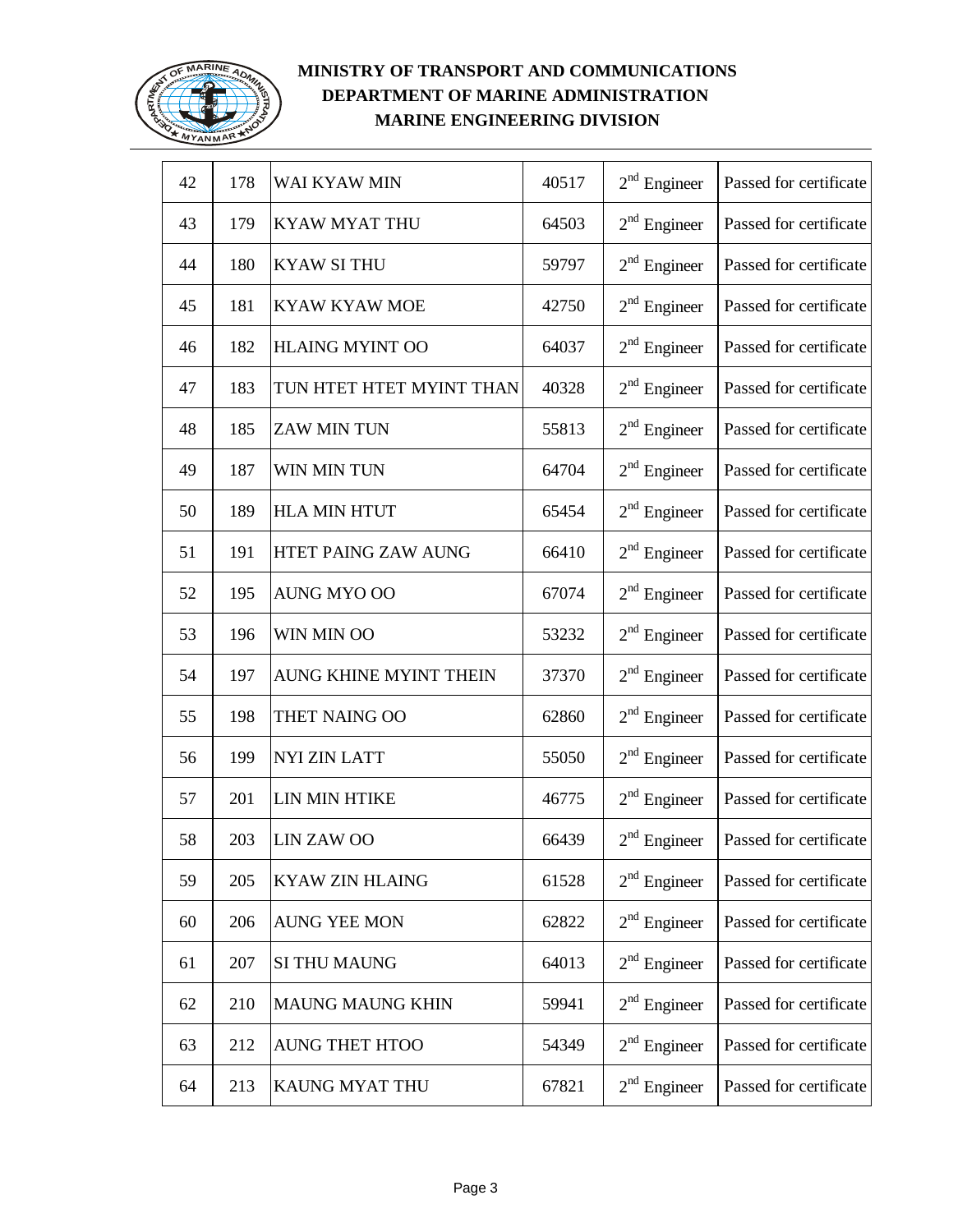

| 65 | 215 | <b>KYAW LWIN HAN</b> | 67811 | $2nd$ Engineer | Passed for certificate        |
|----|-----|----------------------|-------|----------------|-------------------------------|
| 66 | 216 | <b>MIN TUN LIN</b>   | 55424 | $2nd$ Engineer | <b>Passed for certificate</b> |
| 67 | 217 | THAN TUN LAY         | 63762 | $2nd$ Engineer | <b>Passed for certificate</b> |
| 68 | 220 | <b>SI THU LIN</b>    | 60030 | $2nd$ Engineer | Passed for certificate        |

The following candidates have passed the Oral Examination for Chief Engineer Officer ( Marine Engineer Officer Class I ) Certificate of Competency (Reg.III/2) held in January, 2017.

|                | Sr.No Roll No. | <b>Name</b>            | <b>CDC</b> | <b>Oral Exam</b>      | <b>Result</b>          |
|----------------|----------------|------------------------|------------|-----------------------|------------------------|
| $\mathbf{1}$   | 117            | <b>KYAW SWAR THEIN</b> | 48097      | <b>Chief Engineer</b> | Passed for certificate |
| $\overline{2}$ | 118            | ZAW MAUNG MAUNG        | 55815      | <b>Chief Engineer</b> | Passed for certificate |
| 3              | 121            | YE MIN THEIN           | 48050      | <b>Chief Engineer</b> | Passed for certificate |
| $\overline{4}$ | 122            | <b>AUNG KO KO</b>      | 48106      | <b>Chief Engineer</b> | Passed for certificate |
| 5              | 123            | PHYO KYAW              | 62719      | <b>Chief Engineer</b> | Passed for certificate |
| 6              | 125            | <b>NAY LIN HTUN</b>    | 57442      | <b>Chief Engineer</b> | Passed for certificate |
| $\overline{7}$ | 126            | ZAY YAR HTUT           | 48101      | <b>Chief Engineer</b> | Passed for certificate |
| 8              | 129            | KHUN NYUNT WIN HLAING  | 55791      | <b>Chief Engineer</b> | Passed for certificate |
| 9              | 130            | <b>KYAW THU RA</b>     | 59817      | <b>Chief Engineer</b> | Passed for certificate |
| 10             | 131            | <b>AUNG MYO KYAW</b>   | 62361      | <b>Chief Engineer</b> | Passed for certificate |
| 11             | 132            | ZAW MAUNG MAUNG THANT  | 62851      | <b>Chief Engineer</b> | Passed for certificate |
| 12             | 146            | <b>AUNG MYAT</b>       | 55850      | <b>Chief Engineer</b> | Passed for certificate |
| 13             | 154            | <b>NE LIN</b>          | 43828      | <b>Chief Engineer</b> | Passed for certificate |
| 14             | 157            | <b>MIN THWAY</b>       | 55854      | <b>Chief Engineer</b> | Passed for certificate |
| 15             | 158            | <b>MYO TUN AUNG</b>    | 52261      | <b>Chief Engineer</b> | Passed for certificate |
| 16             | 162            | <b>MYO THET MIN</b>    | 51368      | <b>Chief Engineer</b> | Passed for certificate |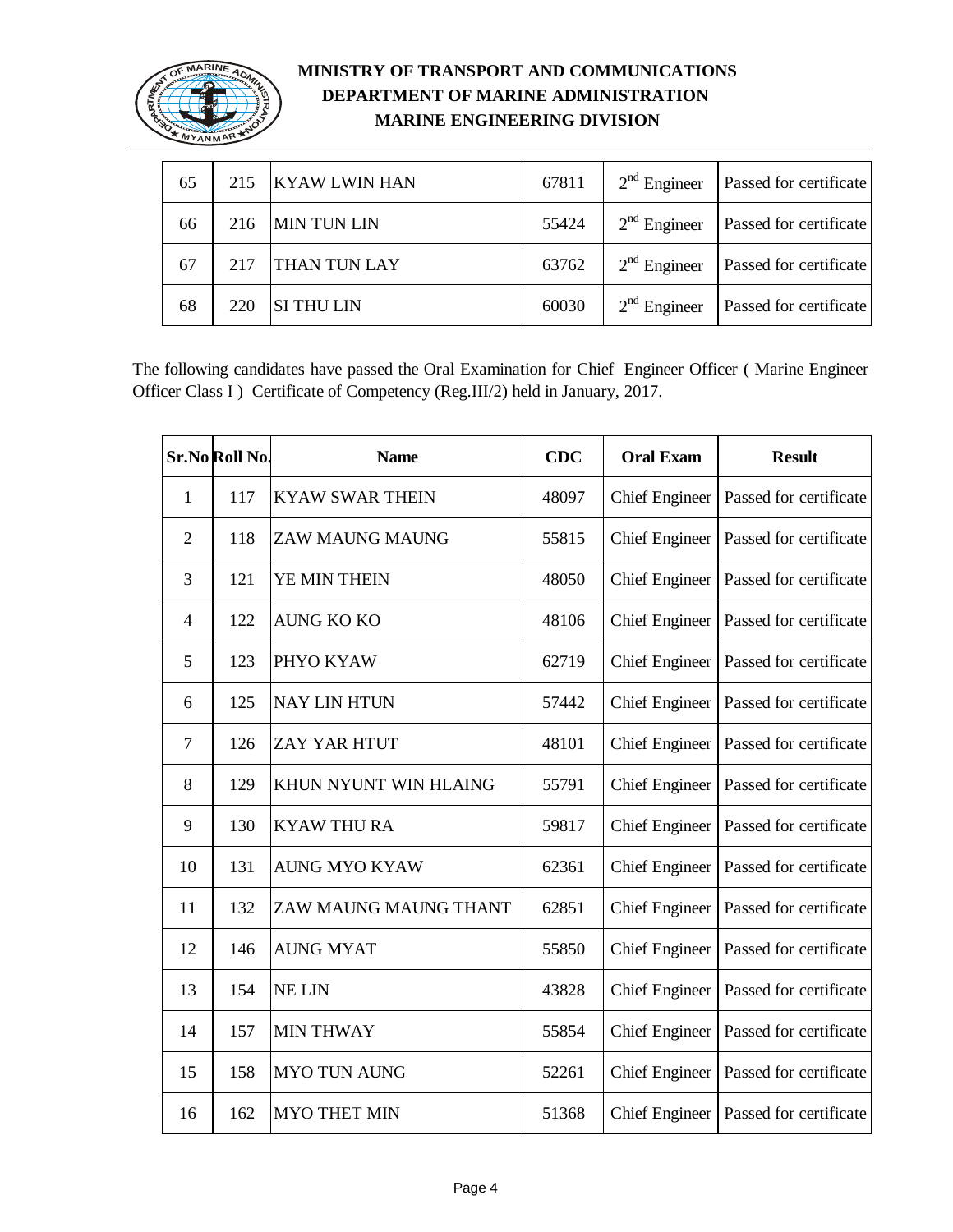

| 17 | 163 | THANT ZAW WIN         | 48117 | <b>Chief Engineer</b> | Passed for certificate |
|----|-----|-----------------------|-------|-----------------------|------------------------|
| 18 | 164 | <b>SOE AUNG</b>       | 40106 | <b>Chief Engineer</b> | Passed for certificate |
| 19 | 221 | <b>AUNG KYAW KYAW</b> | 53343 | <b>Chief Engineer</b> | Passed for certificate |
| 20 | 223 | <b>WIN HTOO</b>       | 50198 | <b>Chief Engineer</b> | Passed for certificate |
| 21 | 224 | <b>AUNG WIN NAING</b> | 61891 | <b>Chief Engineer</b> | Passed for certificate |
| 22 | 225 | <b>MYO MYINT AUNG</b> | 40086 | <b>Chief Engineer</b> | Passed for certificate |
| 23 | 226 | YE NAING OO           | 49202 | <b>Chief Engineer</b> | Passed for certificate |
| 24 | 227 | <b>KYAW NAUNG OO</b>  | 53335 | <b>Chief Engineer</b> | Passed for certificate |
| 25 | 228 | WAI PHYO HTAY         | 54512 | <b>Chief Engineer</b> | Passed for certificate |
| 26 | 229 | THAW ZAY YA           | 53184 | <b>Chief Engineer</b> | Passed for certificate |
| 27 | 230 | YAN NAUNG             | 52411 | <b>Chief Engineer</b> | Passed for certificate |
| 28 | 231 | <b>KYAW THI HA</b>    | 17960 | <b>Chief Engineer</b> | Passed for certificate |
| 29 | 232 | <b>WINT HTAI</b>      | 58890 | <b>Chief Engineer</b> | Passed for certificate |
| 30 | 233 | <b>KYAW TEZA</b>      | 54492 | <b>Chief Engineer</b> | Passed for certificate |
| 31 | 234 | <b>KYAW THU AUNG</b>  | 47768 | <b>Chief Engineer</b> | Passed for certificate |
| 32 | 235 | WIN ZAW               | 46132 | <b>Chief Engineer</b> | Passed for certificate |
| 33 | 236 | <b>SI THU HTUN</b>    | 48121 | <b>Chief Engineer</b> | Passed for certificate |
| 34 | 237 | <b>MYINT CHO</b>      | 52314 | <b>Chief Engineer</b> | Passed for certificate |
| 35 | 238 | <b>WAI PHYO</b>       | 53865 | <b>Chief Engineer</b> | Passed for certificate |
| 36 | 239 | <b>MYO TINT</b>       | 63328 | <b>Chief Engineer</b> | Passed for certificate |
| 37 | 240 | <b>LAY NAING</b>      | 44958 | <b>Chief Engineer</b> | Passed for certificate |
| 38 | 242 | <b>MYO KYAW</b>       | 54838 | <b>Chief Engineer</b> | Passed for certificate |
| 39 | 243 | <b>ZAW MOE NAING</b>  | 36432 | <b>Chief Engineer</b> | Passed for certificate |
|    |     |                       |       |                       |                        |